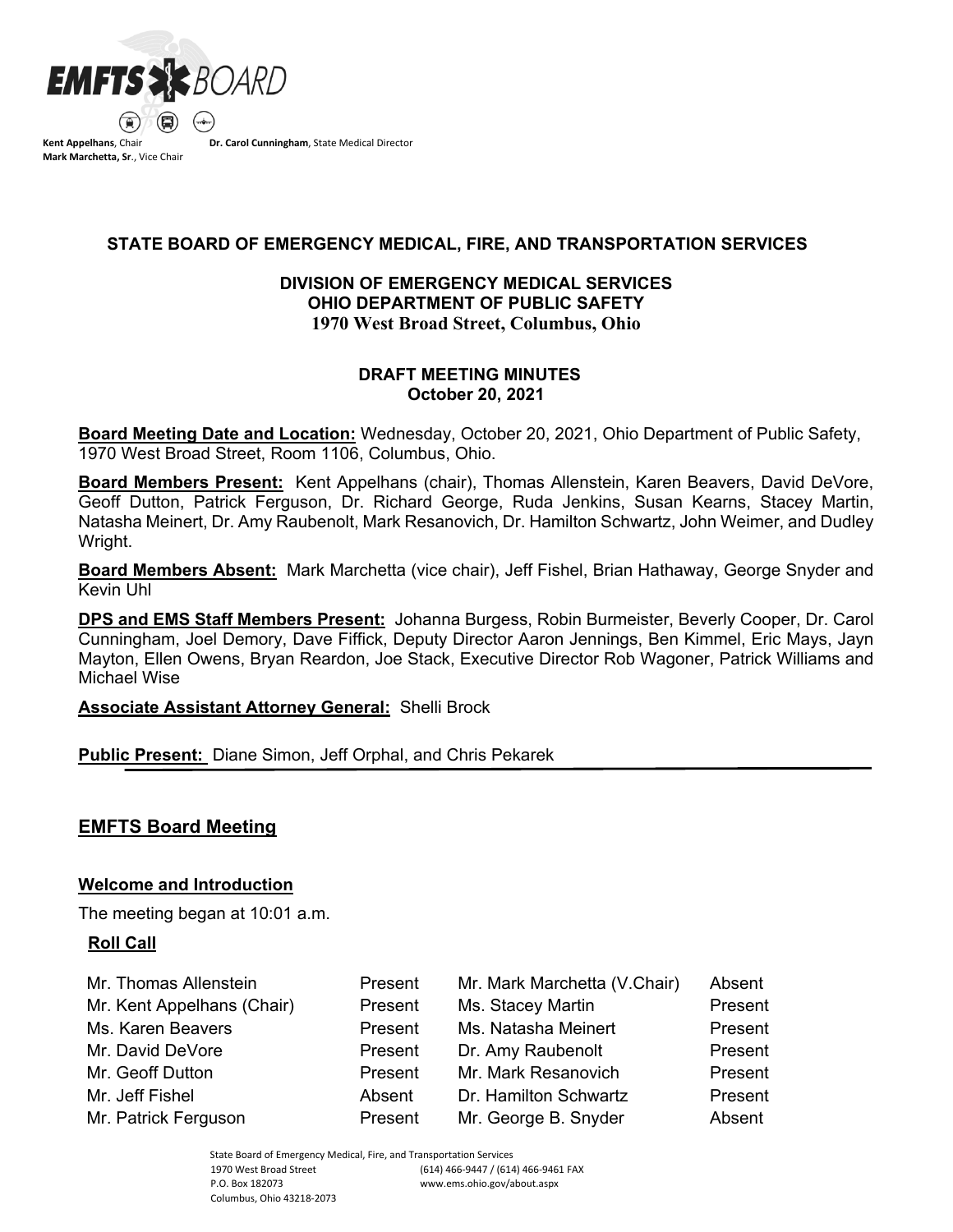| Dr. Richard George | Present | Mr. Kevin Uhl     | Absent  |
|--------------------|---------|-------------------|---------|
| Mr. Brian Hathaway | Absent  | Mr. John Weimer   | Present |
| Ms. Ruda Jenkins   | Present | Mr. Dudley Wright | Present |
| Ms. Susan Kearns   | Present |                   |         |

### **Open Forum**

Mr. Appelhans inquired if there were any guests who would like to address the Board. No guests were present to address the Board.

#### **Consent Agenda**

Mr. Appelhans requested a motion to approve the Consent Agenda items that were distributed prior to the meeting including the EMFTS Board minutes of August 18, 2021, the Certificates of Accreditation, the Certificates of Approval, August and September 90-day extensions and the August and September EMS certifications.

*ACTION: Motion to approve the Consent Agenda items that were distributed prior to the meeting including EMFTS Board minutes of August 18, 2021, the Certificates of Accreditation, the Certificates of Approval, August and September 90-day extensions and the August and September EMS certifications.* Mr. Wright– First. Mr. Ferguson – Second. None opposed. None abstained. **Motion approved.**

Mr. Appelhans introduced himself as the Chair of the State Board of Emergency Medical, Fire, and Transportation Services. The proceedings were called to order at 10:05 a.m. on October 20, 2021.

### **Roll Call**

| Mr. Thomas Allenstein      | Present | Mr. Mark Marchetta (V.Chair) | Absent  |
|----------------------------|---------|------------------------------|---------|
| Mr. Kent Appelhans (Chair) | Present | Ms. Stacey Martin            | Present |
| Ms. Karen Beavers          | Present | Ms. Natasha Meinert          | Present |
| Mr. David DeVore           | Present | Dr. Amy Raubenolt            | Present |
| Mr. Geoff Dutton           | Present | Mr. Mark Resanovich          | Present |
| Mr. Jeff Fishel            | Absent  | Dr. Hamilton Schwartz        | Present |
| Mr. Patrick Ferguson       | Present | Mr. George B. Snyder         | Absent  |
| Dr. Richard George         | Present | Mr. Kevin Uhl                | Absent  |
| Mr. Brian Hathaway         | Absent  | Mr. John Weimer              | Present |
| Ms. Ruda Jenkins           | Present | Mr. Dudley Wright            | Present |
| Ms. Susan Kearns           | Present |                              |         |

It was noted for the record that a majority of the Board members were present.

### **REPORT AND RECOMMENDATIONS**

- o EMS Case No. 2020-428-BE100, Tyler J. Eccard, Certificate No. 158145
- o EMS Case No. 2020-573-E400, David A. Klopfenstein, Certificate No. 172414
- o EMS Case No. 2021-018-BE100, Christopher M. Pekarek, ID No. 229914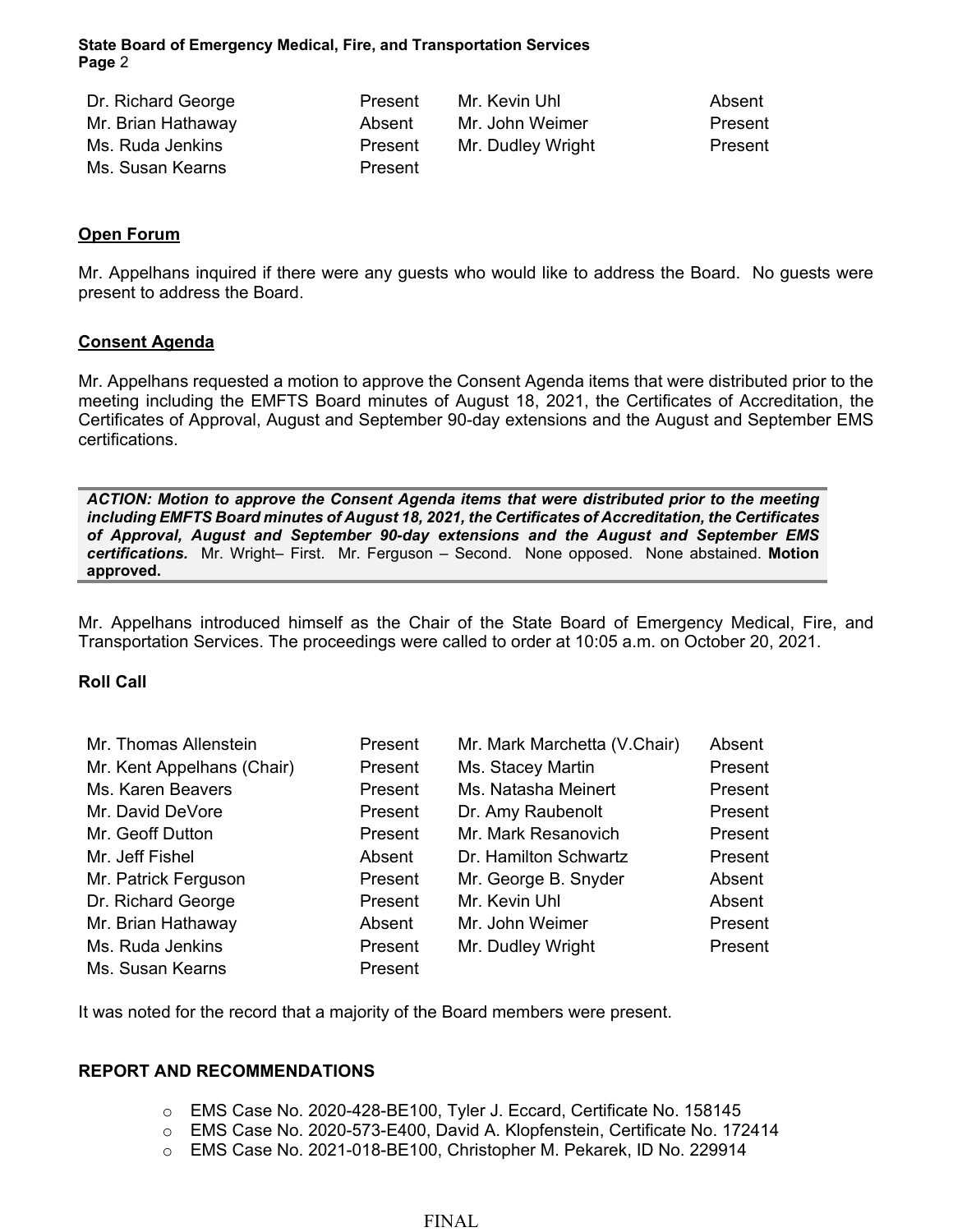Mr. Appelhans recognized Associate Assistant Attorney General Shelli Brock for the purpose of providing a brief synopsis of each case.

• **EMS Case No. 2020-428-BE100, Tyler J. Eccard, Certificate No. 158145**

Mr. Eccard's Emergency Medical Technician certification is active and set to expire on September 11, 2023. On September 10, 2020, Mr. Eccard filed an EMS renewal application and he did not list any felony or misdemeanor convictions. He answered no to that question regarding convictions. Following the issuance of his renewed certificate, the Division was contacted a Compliance Officer from Buckeye Ambulance who wanted to verify Mr. Eccard's certification status. During this call, the Division learned that Mr. Eccard had a prior misdemeanor conviction. Upon an investigation, the Division discovered that on June 15, 2018, Mr. Eccard entered a no contest plea and was found guilty of Vehicular Manslaughter which is an M2, in the Clermont County Municipal Court. On May 13, 2021, EMS issued a Notice of Opportunity for Hearing. This matter went to hearing on July 19, 2021, where the misrepresentations on Mr. Eccard's renewal application was submitted for review. The Hearing Officer found that Mr. Eccard's failure to list his Vehicular Manslaughter conviction on his EMS Renewal Application constituted a "misrepresentation". The Hearing Officer held this conviction does not constitute a crime of moral turpitude, but Mr. Ecard was nonetheless obligated to report his conviction to the Division within 14 days of his final sentencing and failed to do so. He Hearing Officer found that "while it does not appear that Respondent was intentionally attempting to hide his conviction from the Division, the fact remains that his answer to the question on the EMS Renewal Application was untruthful and a misrepresentation. The Hearing Officer recommends that Mr. Eccard's EMT certificate be suspended for 30 days. Upon completion of the 30-day suspension, Respondent should be placed on probation for 3 years and that during the probationary period Respondent is to notify the Division of any arrests within 10 days of the arrest. And during the probationary period the Respondent should be required to provide an updated BCI&I background check at the time of his renewal of his EMT certificate in 3 years, along with whatever additional terms of probation and reporting requirements of that probationary period as are imposed by the Board. Mr. Eccard submitted objections. He does not oppose the contents of the report but requests that the Board stay the recommended 30-day suspension and/or issue a lesser sanction based on the fact that the 30-day suspension will significantly reduce his income and may leave his employer without proper coverage.

# • **EMS Case No. 2020-573-E400, David A. Klopfenstein, Certificate No. 172414**

Mr. Klopfenstein is the Chief of Anna Rescue and his Emergency Medical Technician certification is active with an expiration date of June 17, 2024. On December 29, 2020, the Division received a report of an incident from Richard Morrett, EMS Coordinator at Wilson Health. The incident in question occurred on the evening of December 23, 2020, when Anna Rescue responded to a call of a woman experiencing a cardiac arrest. During the course of treating the cardiac arrest patient, Mr. Klopfenstein observed an EMT-Basic (Shane Rickert) do the following: inserted an intraosseous infusion port into a patient, accessed the drug bag and used ALS drugs on the patient. Mr. Klopfenstein observed the EMT-Basic and was aware that he had exceeded the scope of his practice, but Mr. Klopfenstein failed to report this violation to the Division as required by the Ohio Administrative Code 4765-9-01(G). The Division of EMS issued a Notice of Opportunity for Hearing on May 13, 2021 regarding Mr. Klopfenstein's failure to report this violation to the Division. This matter went to hearing on September 9, 2021. Based on the evidence and testimony presented at the hearing, the Hearing Officer found that the State established by a preponderance of the evidence that the EMT-Basic exceeded the scope of his practice and that Mr. Klopfenstein failed to report this violation to the division as soon as practicable. However, the Hearing Officer went on to hold as follows: While I agree that this is a violation of Respondent's obligation to "report as soon as practicable any knowledge of a violation," I disagree with the State's position that the violation is worthy of a 15-day or 30-day suspension. This is not to minimize the importance of reporting violations so that appropriate investigations can be conducted quickly. However, the fact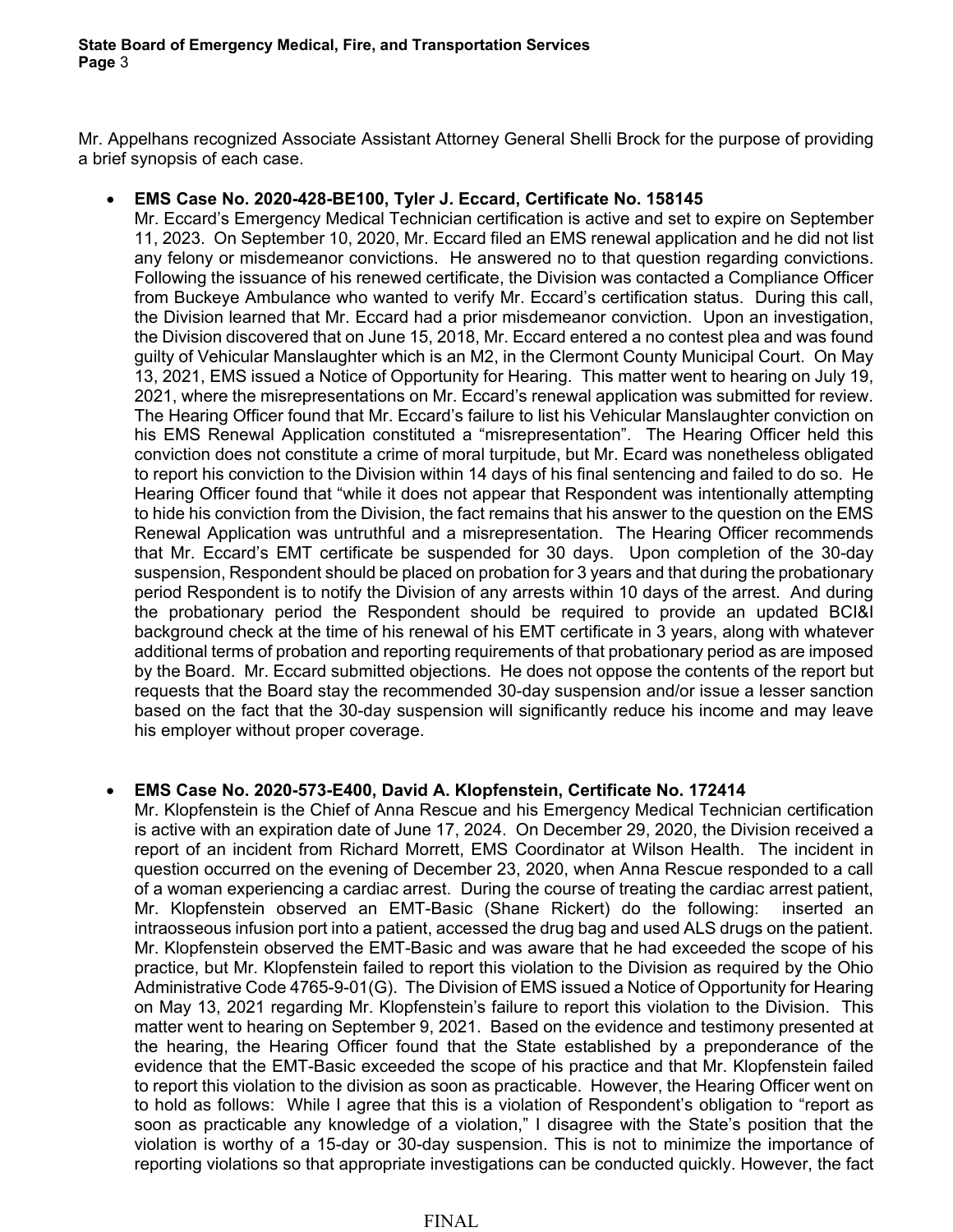remains that the conduct was reported to the Ohio Department of Public Safety/Division of Emergency Medical Services within 4-days by Respondent's/ Anna Rescue's EMS Coordinator, Rich Morrett, after being reported to Mr. Morrett almost immediately and the EMT-Basic was suspended by the Medical Director almost as fast. This hardly seems like "others relying on others" as the State has attempted to characterize the events that led to this report to the Ohio Department of Public Safety/Division of EMS. The Hearing Officer recommends that the Division/Board issue a written reprimand to Respondent pursuant to Section 4765-10-03(B) of the OAC for this violation.

# • **EMS Case No. 2021-018-BE100, Christopher M. Pekarek, ID No. 229914**

On January 20, 2021, Mr. Pekarek submitted an EMS Initial Application for certification as an Emergency Medical Technician. On his applications Mr. Pekarek disclosed convictions fro Disorderly Conduct and Endangering Children Without Violence in the Massillon Municipal Court on Mark 12, 2014. Upon receipt of his application, the Division conducted an investigation and discovered that Mr. Pekarek was convicted of Disorderly Conduct, an M4, on July 2, 1998 and also convicted of two counts of Passing Bad Checks, an M1, on September 5, 1998 in the Wayne County Municipal Court. Mr. Pekarek did not list the 1998 convictions on his applications. Based on his undisclosed convictions, the Division issued a Notice of Opportunity for Hearing on June 23, 2021. This matter went to a hearing on August 2, 2021. The Hearing Officer determined that is was undisputed that Mr. Pekarek failed to disclose his 1998 convictions during the criminal convictions review process or in his applications. The Hearing Officer found credible and persuasive Mr. Pekarek's testimony that he has been cooperative and forthcoming. He had nothing to gain by failing to disclose the 1998 convictions as it is reasonable to assume that he likely would not have been automatically disqualified from obtaining his EMT and Firefighter II certifications, he completed the application process to the best of his ability and knowledge; and he did not remember his convictions from over twenty years ago. Based on this determination, the Hearing Officer found the Division's refusal to issue his certification as an EMT to be improper, and recommended the following: 1) completion of a fitness for duty examination immediately upon request of the Division; 2) completion of a Bureau of Investigation Background Check at the time of his initial and/or renewal applications; 3) issuance of a letter of reprimand by the Board; 4) a period of probation to be determined by the Board; and 5) any further disciplinary action deemed appropriate by the Board.

Mr. Appelhans inquired if Mr. Eccard or his attorney were present. No one was present.

Mr. Appelhans inquired if David Klopfenstein or their attorney present. No one was present.

Mr. Appelhans inquired if Mr.Pekarek or his attorney were present. Mr. Pekarek was given permission to address the Board. Mr. Pekarek thanked the Board for the opportunity to come before them. As stated in Hearing Officer's report, I was forthcoming and cooperative with the investigation. He asked that the Board adopt the recommendations and that he be given the opportunity to practice in the state of Ohio with his EMT certificate. He stated that he is a military and combat veteran. Mr. Pekarek expressed that this has been a humbling experience and he is hopeful that the Board will grant him the opportunity to practice. He would like to continue on a volunteer capacity to help his community. He thanked the Board for allowing him to address them.

# **GOLDMANS**

These proceedings were held before the Board pursuant to Goldman v. State Medical Board of Ohio where the respondents did not properly request a hearing in the cases. The individuals named did not have the ability to present written or oral testimony; however, they may be present to hear the proceedings and outcome.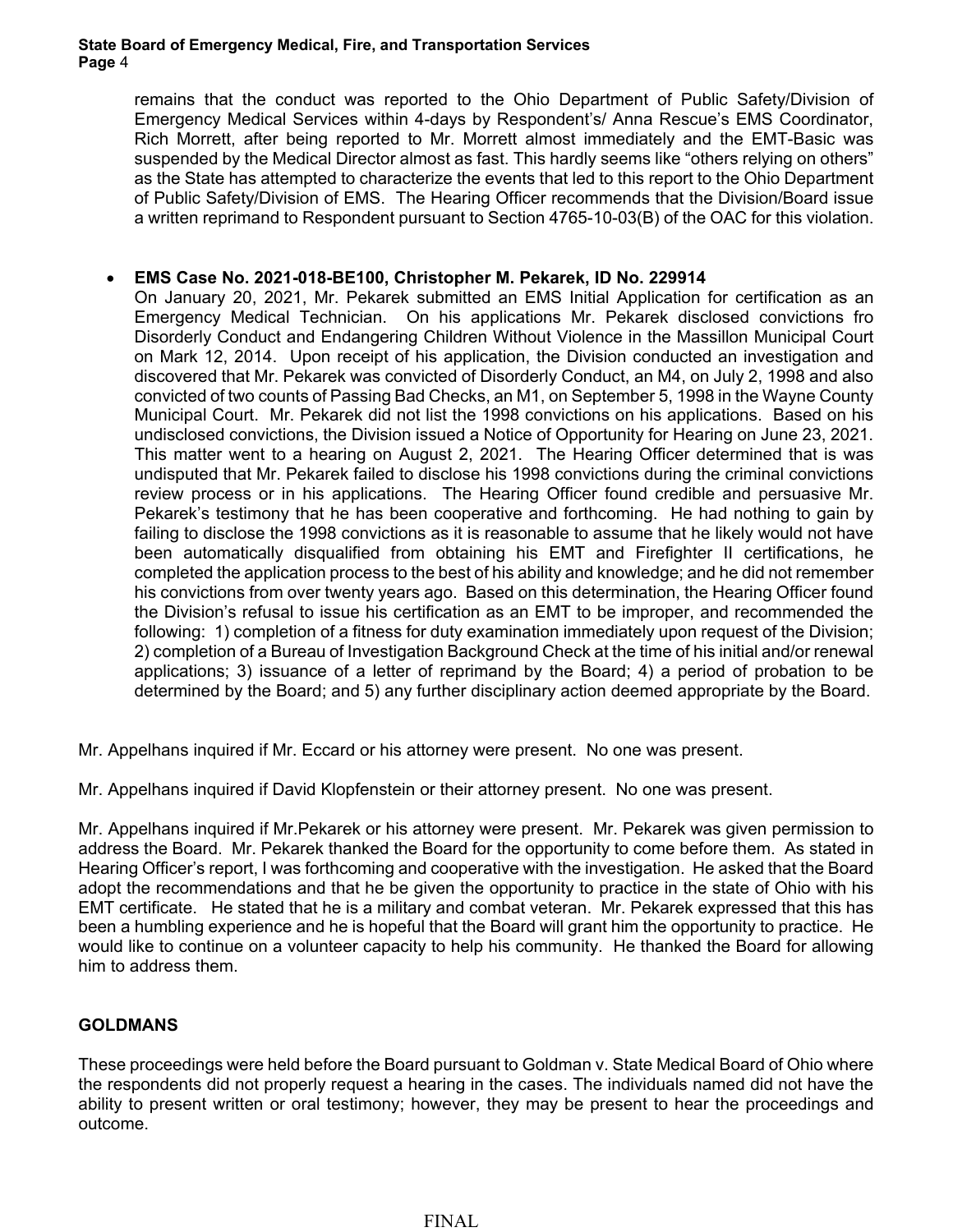All Board members received the sworn affidavits and accompanying exhibits for the Goldman proceedings from the EMS investigators. The affidavits contained the evidence and testimony upon which was deliberated.

There were seven adjudications. The proceedings were in the matters of:

- o EMS Case No. 2018-528-E300, Michael A. Ratliff, Certificate No. 135315
- o EMS Case No. 2018-607-E300, Mark S. Warner, Certificate No. 110325
- o EMS Case No. 2019-380-E300, Shelly A. Stone, Certificate No. 65672
- o EMS Case No. 2019-498-E300, Debra A. Mitchell, Certificate No. 10833
- o EMS Case No. 2021-141-E700, Qualified Medical Transportation, Service Code No. 181355
- o EMS Case No. 2021-253-BE100, Daniel J. Gonsor, Certificate No. 170902
- o EMS Case No. 2021-254-BE100, Peter Yachanin, Certificate No. 166239

Mr. Appelhans requested a motion to admit the sworn affidavits and the accompanying exhibits in the aforementioned cases into evidence.

*ACTION: Motion to admit the sworn affidavits and accompanying exhibits in the aforementioned cases into evidence.* Mr. Ferguson – First. Dr. Schwartz – Second. None opposed. None abstained. Motion approved.

There was no further evidence to come before the Board and the proceedings closed at 10:20 a.m.

*ACTION: Motion to recess the meeting for the purpose of entering into quasi-judicial deliberations.* Dr. Schwartz – First. Ms. Beavers– Second. None opposed. None abstained. Motion approved.

# **REPORT AND RECOMMENDATIONS**

*ACTION*: *In the matter of EMS Case Number 2020-428-BE100, Tyler J. Eccard, Certificate Number 158145, I move that the Board issue an adjudication order approving the findings of fact and conclusions of law, and the recommendation of the hearing examiner to issue discipline that includes the following: 30 day suspension followed by 3 years probation, notify the Board within 10 days of any arrest, notify any EMS employers of past convictions during the probationary period, and submit an updated BCI background check at renewal.* Mr. Resanovich – First. Mr. Ferguson– Second. None - opposed. Mr. Allenstein and Mr. Wright- abstained. **Motion approved.**

*ACTION*: *In the matter of EMS Case Number 2020-573-E400, David A. Klopfenstein, Certificate Number 172414, I move that the Board issue an adjudication order approving the findings of fact and conclusions of law, and the recommendation of the hearing examiner to issue a written reprimand.* Mr. Resanovich – First. Ms. Meinert – Second. None - opposed. Mr. Allenstein and Mr. Wright- abstained. **Motion approved.**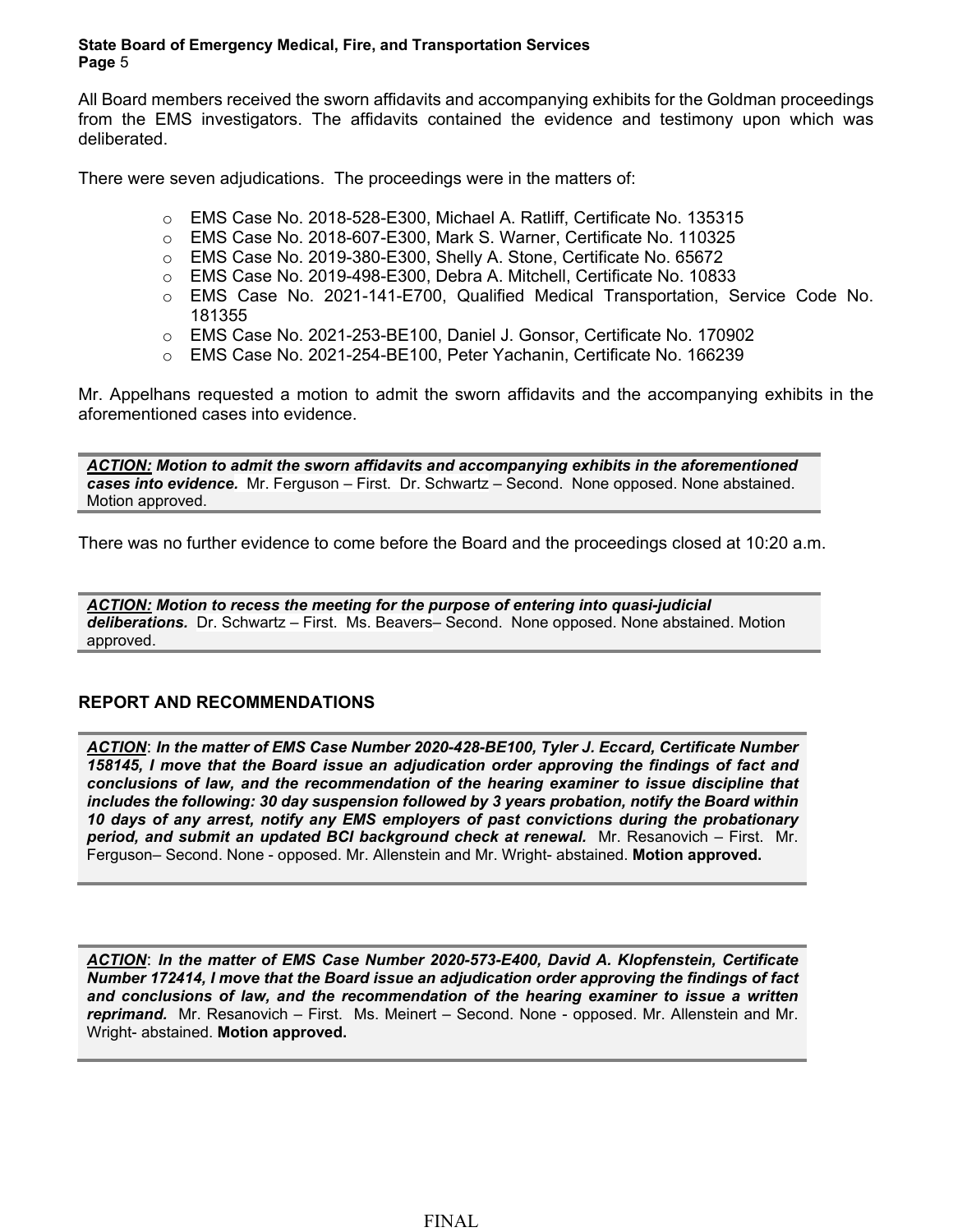*ACTION*: *In the matter of EMS Case Number 2021-018-BE100, Christopher M. Pekarek, Applicant ID No. 229914, I move that the Board issue an adjudication order approving the findings of fact and conclusions of law, and the recommendation of the hearing examiner to grant Mr. Pekarek's certification with discipline that includes the following: written reprimand, three years probation, BCI background check at renewal, and a fitness for duty examination.* 

Mr. Resanovich – First. Mr. Ferguson – Second. None - opposed. Mr. Allenstein and Mr. Wrightabstained. **Motion approved.**

### **GOLDMAN MOTIONS**

*ACTION*: *In the matter of EMS Case Number 2018-528-E300, Michael A. Ratliff, Certificate Number 135315, I move that the Board issue an adjudication order finding that Mr. Ratliff failed to comply with the terms of a consent agreement and that Mr. Ratliff's EMS certification be revoked.* Mr. Resanovich – First. Mr. Ferguson – Second. None opposed. Mr. Allenstein and Mr. Wright abstained. **Motion approved.**

*ACTION*: *In the matter of EMS Case Number 2018-607-E300, Mark S. Warner, Certificate Number 110325, I move that the Board issue an adjudication order finding that Mr. Warner failed to complete continuing education requirements as indicated in count 1 and count 2 of the notice of opportunity for hearing, and that Mr. Warner's EMS certification be revoked.* Mr. Resanovich – First. Ms. Beavers – Second. None opposed. Mr. Allenstein and Mr. Wright - abstained. **Motion approved.**

*ACTION*: *In the matter of EMS Case Number 2019-380-E300, Shelly A. Stone, Certificate Number 65672, I move that the Board issue an adjudication order finding that Ms. Stone failed to complete continuing education requirements and that Ms. Stone's EMS certification be revoked.* Mr. Resanovich – First. Ms. Meinert - Second. None opposed. Mr. Allenstein, Dr. Raubenolt and Mr. Wright - abstained. **Motion approved.**

*ACTION*: **In the matter of EMS Case Number 2019-498-E300, Debra A. Mitchell, Certificate Number 10833, I move that the Board issue an adjudication order finding that Ms. Mitchell failed to complete continuing education requirements and that Ms. Mitchell's EMS certification be revoked.** Mr. Resanovich – First. Ms. Beavers – Second. None opposed. Mr. Allenstein and Mr. Wright - abstained. **Motion approved.**

*ACTION*: *In the matter of EMS Case Number 2021-141-E700, Qualified Medical Transportation, Service Code 18-135-5, I move that the Board issue an adjudication order finding that Qualified Medical Transportation failed to maintain vehicle liability insurance as indicated in the notice of opportunity for hearing and that its license be reprimanded and fined \$1,000. The fine payment is due 90 days after the issuance of the order.* Mr. Resanovich – First. Mr. Ferguson – Second. None opposed. Mr. Allenstein, Mr. Weimer and Mr. Wright - abstained. **Motion approved.**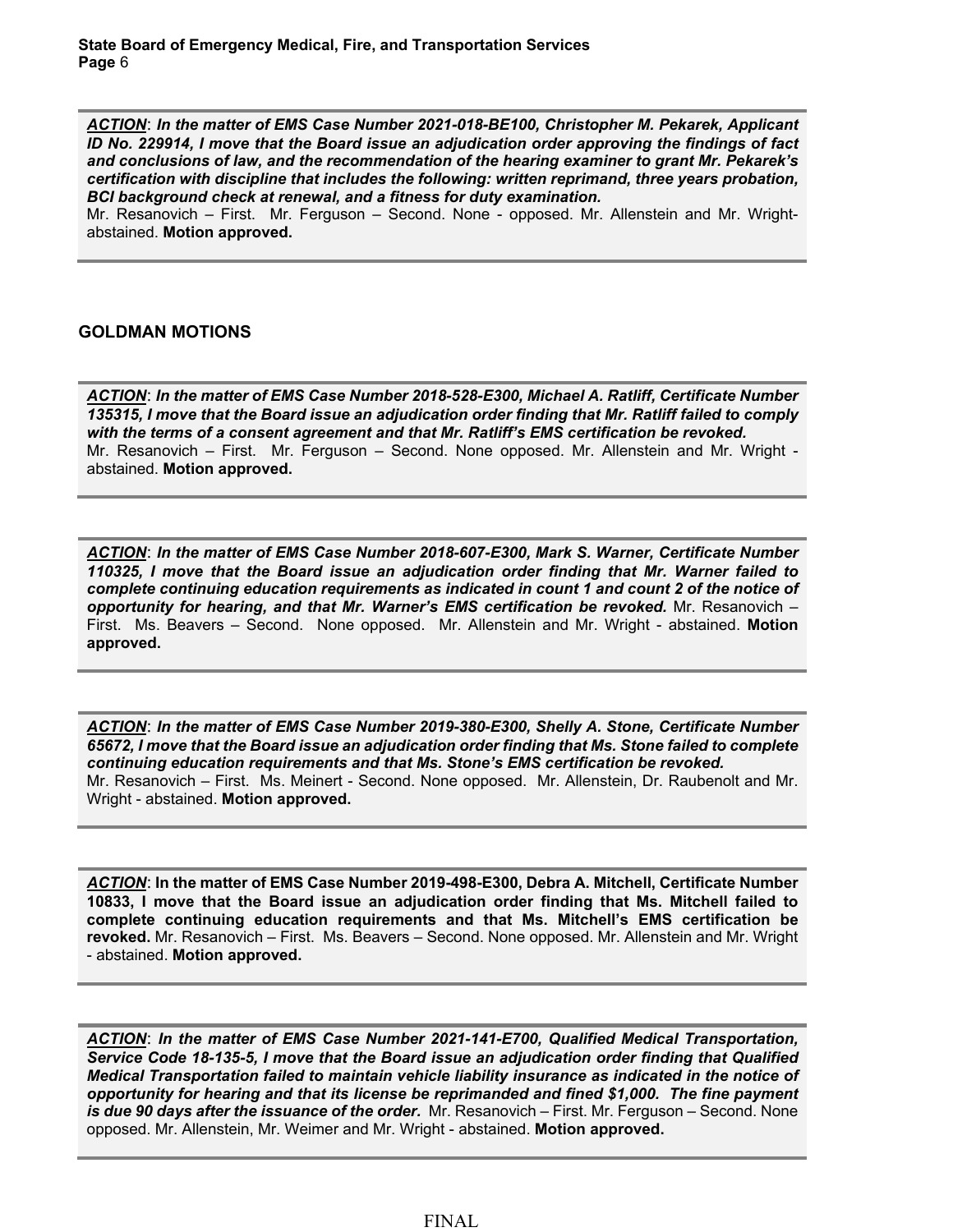*ACTION*: **In the matter of EMS Case Number 2021-253-BE100, Daniel J. Gonsor, Certificate Number 170902, I move that the Board issue an adjudication order finding that there is clear and convincing evidence that Mr. Gonsor's continued practice as an emergency medical technician presents a danger of immediate and serious harm to the public based on convictions of two counts of Endangering Children, five counts of Gross Sexual Imposition, and three counts of Corrupting Another with Drugs; and that Mr. Gonsor's certificate to practice be permanently revoked.** Mr. Resanovich – First. Ms. Martin – Second. None opposed. Mr. Allenstein and Mr. Wright abstained. **Motion approved.**

*ACTION*: *In the matter of EMS Case Number 2021-254-BE100, Peter Yachanin, Certificate Number 166239, I move that the Board issue an adjudication order finding that Mr. Yachanin was convicted of Assault and Unlawful Restraint, and failed to report these convictions to the Board, and that Mr. Yachanin's certification be permanently revoked.* Mr. Resanovich – First. Mr. DeVore – Second. None opposed. Mr. Allenstein and Mr. Wright - abstained. **Motion approved.**

The EMFTS Board did not go into executive session.

## **EMS and Medical Transportation Investigations**

*ACTION: Motion to close the following Education case(s).*  Mr. Resanovich – First. Ms. Jenkins – Second. Mr. Allenstein and Mr. Wright – Abstained. None opposed. **Motion approved.**

2019-299-E300

*ACTION: Motion to accept the consent agreement for the following Medical Transportation case(s).* Mr. Resanovich – First. Dr. Schwartz – Second. Mr. Allenstein and Mr. Wright – Abstained. None opposed. **Motion approved.**

> 2021-130-E700 2021-399-E700

| ACTION: Motion to close the following Medical Transportation case(s). Mr. Resanovich – First.<br>Dr. Raubenolt – Second. Mr. Allenstein and Mr. Wright – Abstained. None opposed. Motion approved. |               |
|----------------------------------------------------------------------------------------------------------------------------------------------------------------------------------------------------|---------------|
| 2019-194-E700                                                                                                                                                                                      | 2021-054-E700 |
| 2019-196-E700                                                                                                                                                                                      | 2021-251-E700 |
| 2020-329-E700                                                                                                                                                                                      |               |

| <b>ACTION:</b> Motion to issue a Notice of Opportunity for Hearing for the following Medical         |  |  |
|------------------------------------------------------------------------------------------------------|--|--|
| <b>Transportation case(s).</b> Mr. Resanovich – First. Mr. Ferguson – Second. Mr. Allenstein and Mr. |  |  |
| Wright – Abstained. None opposed. Motion approved.                                                   |  |  |
| 2021-089-E700                                                                                        |  |  |
| 2021-338-E700                                                                                        |  |  |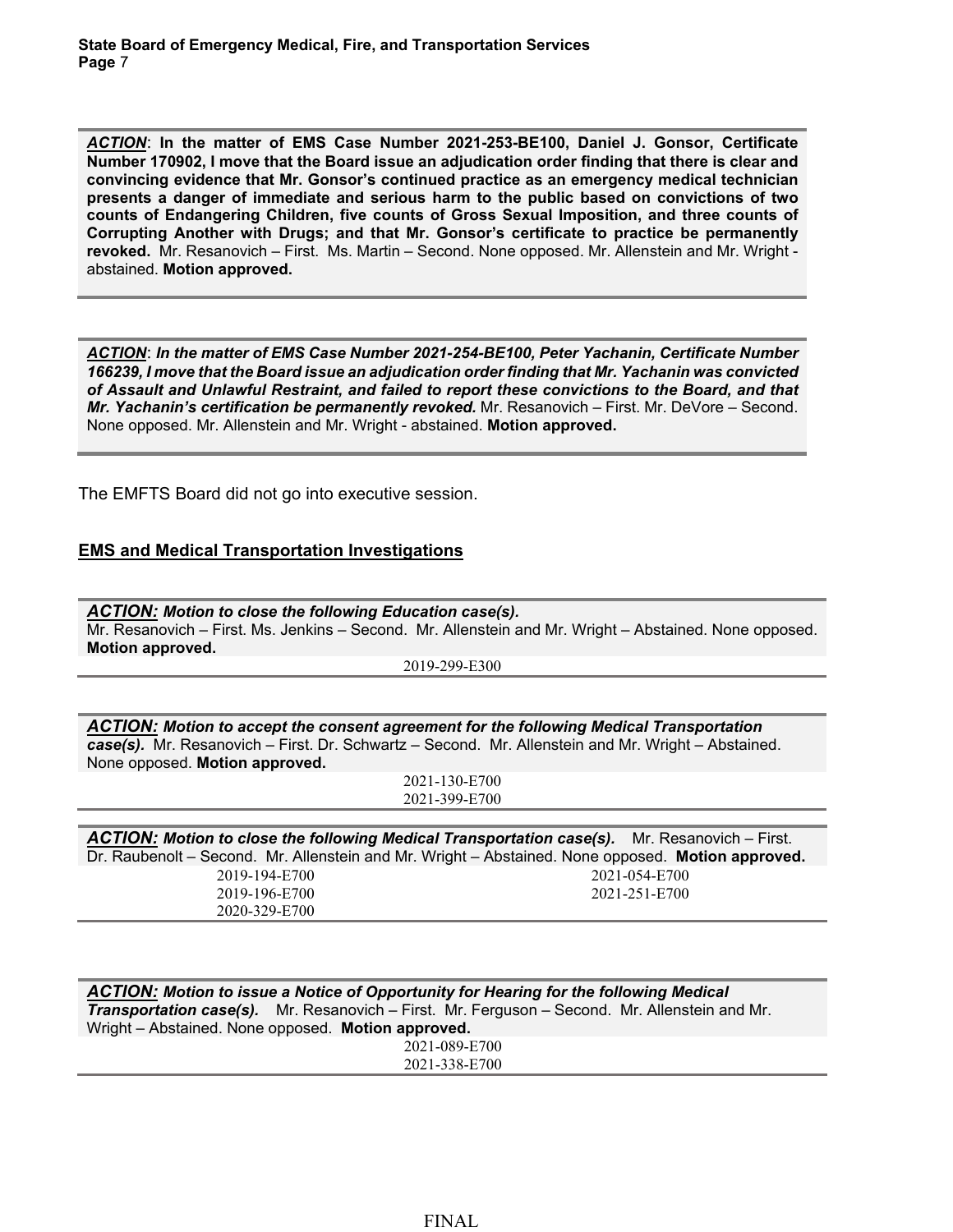| ACTION: Motion to accept the following Consent Agreements. Mr. Resanovich - First. |                                                                                                  |
|------------------------------------------------------------------------------------|--------------------------------------------------------------------------------------------------|
|                                                                                    | Mr. Ferguson – Second. Mr. Allenstein and Mr. Wright – Abstained. None opposed. Motion approved. |
| 2019-546-E400                                                                      | 2020-552-E500                                                                                    |
| 2020-101-E300                                                                      | 2021-243-E100                                                                                    |
| 2020-133-E300                                                                      | 2021-319-E100                                                                                    |
| 2020-475-E300                                                                      | 2021-357-E100                                                                                    |

*ACTION: Motion to close the following cases. The following cases have been recommended to be closed due to lack of jurisdiction, referral to local medical director, deferral to department discipline, certifications have expired, or non-violations of ORC and/or OAC.* Mr. Resanovich – First. Ms. Jenkins – Second. Mr. Allenstein, Mr. Ferguson (2019-506-BE500) and Mr. Wright - Abstained. None opposed. **Motion approved.**

| 2019-452-E500  | 2021-257-BE100 |
|----------------|----------------|
| 2019-506-BE500 | 2021-264-E500  |
| 2020-160-BE500 | 2021-266-BE100 |
| 2020-252-E400  | 2021-269-E100  |
| 2021-056-BE500 | 2021-271-E500  |
| 2021-060-BE500 | 2021-287-E100  |
| 2021-124-E500  |                |
| 2021-155-BE500 |                |
| 2021-236-E400  |                |

| ACTION: Motion to close the following cases; individuals have met the stipulations of their              |               |  |
|----------------------------------------------------------------------------------------------------------|---------------|--|
| <b>Consent Agreements.</b> Mr. Resanovich – First. Dr. Raubenolt – Second. Mr. Allenstein and Mr. Wright |               |  |
| - Abstained. None opposed. Motion approved.                                                              |               |  |
| 2016-131-E300                                                                                            | 2018-711-E300 |  |

| 2018-60-E500   | 2018-713-E300  |
|----------------|----------------|
| 2019-148-E300  | 2019-019-E500  |
| 2018-272-BE100 | 2019-031-E300  |
| 2018-337-E100  | 2020-104-BE100 |
| 2018-600-E300  |                |

*ACTION: Motion to close the following cases. Individuals were audited at their respective certification level and opted to surrender their certificate to practice or certificate to teach. Reopen if re-applies:* Mr. Resanovich – First. Mr. Ferguson – Second. Mr. Allenstein and Mr. Wright – Abstained. None opposed. **Motion approved.**

2020-098-E300 2020-472-E300

*ACTION: Motion to close the following case. The following individuals/entities entered into a consent agreement with the Board. They have not met the requirements of the consent agreement. Their respective certificates to practice have expired, been surrendered, or been revoked. Re-open if reapplies:*

Mr. Resanovich – First. Ms. Martin– Second. Mr. Allenstein and Mr. Wright – Abstained. None opposed. **Motion approved.**

> 2018-679-E300 2019-140-E300 2019-239-E400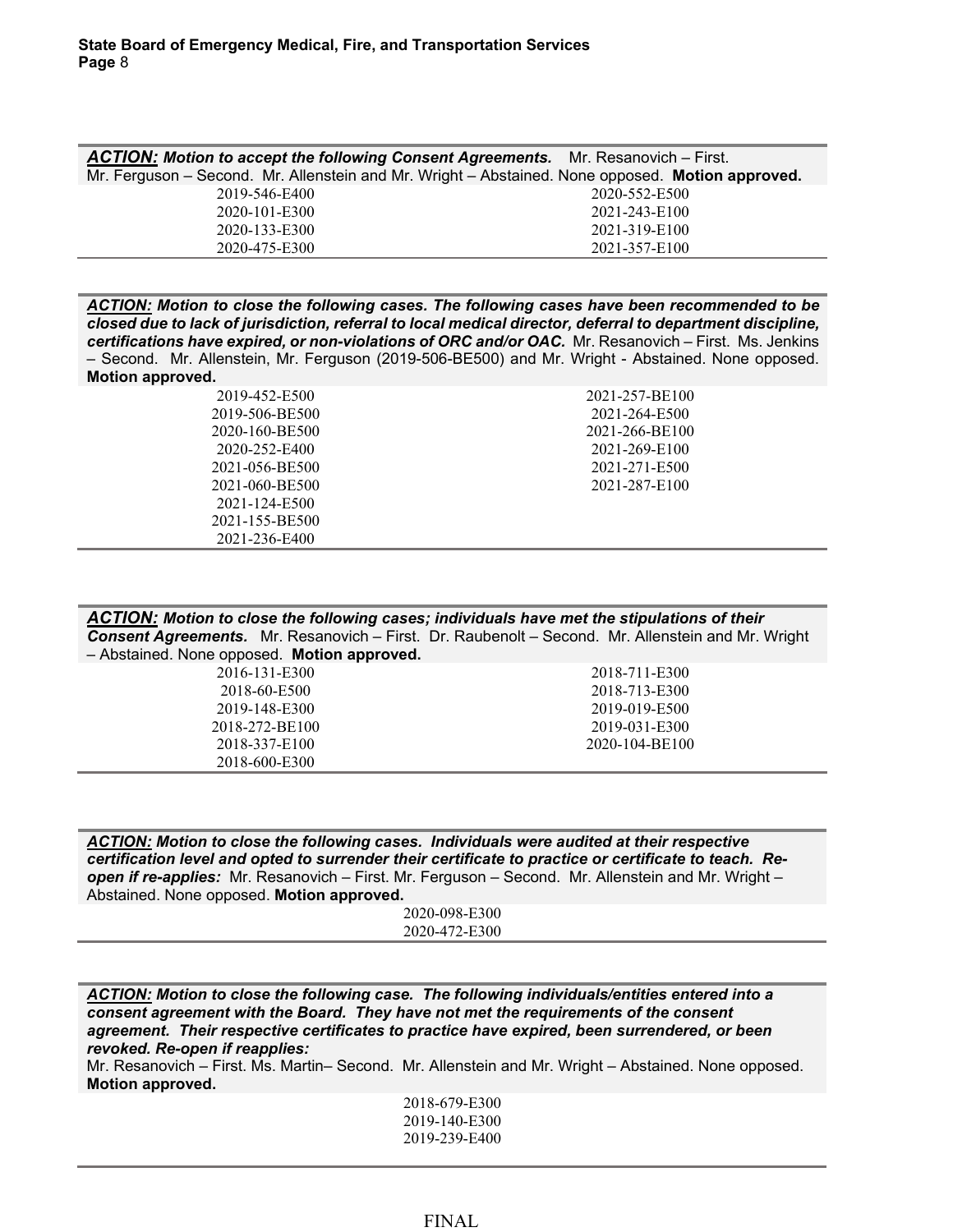*ACTION: Motion to close the following cases. The following individuals were audited at their respective levels. Their respective certificates to practice have expired. Re-open if reapplies.*  Mr. Resanovich – First. Ms. Martin – Second. Mr. Allenstein and Mr. Wright – Abstained. None opposed. **Motion approved.**

| 2018-401-E300 | 2019-385-E300  |
|---------------|----------------|
| 2018-472-E300 | 2019-388-E300  |
| 2018-534-E300 | 2019-409-E300  |
| 2018-535-E300 | 2019-412-E300  |
| 2018-645-E300 | 2019-554-E300  |
| 2019-002-E300 | 2020-528-BE300 |
| 2019-212-E300 |                |

*ACTION: Motion to close the following cases due to service issues with the adjudication order or the Notice of Opportunity for Hearing. Their respective certificates to practice are revoked, indefinitely suspended, or expired. Re-open if re-applies:* Mr. Resanovich – First. Dr. George – Second. Mr. Allenstein and Mr. Wright – Abstained. None opposed. **Motion approved.**

2013-450-BE100

| <b>ACTION:</b> Motion to issue Notices of Opportunity for Hearing for the following cases.<br>Mr. Resanovich - First. Mr. Ferguson - Second. Mr. Allenstein and Mr. Wright - Abstained. None |                |  |
|----------------------------------------------------------------------------------------------------------------------------------------------------------------------------------------------|----------------|--|
| opposed. Motion approved.                                                                                                                                                                    |                |  |
| 2018-470-E300                                                                                                                                                                                | 2020-550-E100  |  |
| 2019-533-E300                                                                                                                                                                                | 2020-553-BE100 |  |
| 2020-035-E500                                                                                                                                                                                | 2021-239-E100  |  |
| 2020-055-E100                                                                                                                                                                                | 2021-331-E100  |  |
| 2020-534-E100                                                                                                                                                                                |                |  |
|                                                                                                                                                                                              |                |  |

*ACTION: Motion to close the following cases due to one of the following reasons: inadvertently marked "yes" to conviction question, misdemeanor convictions which the Board has previously deemed "not involving moral turpitude," continuing education cases which now meet the requirements, non-patient care issues, and grandfathering issues of certification/conviction.*  Mr. Resanovich – First. Ms. Kearns – Second. Mr. Allenstein and Mr. Wright – Abstained. None opposed. **Motion approved.**

| 2019-030-E300                | 2021-287-E100                 |
|------------------------------|-------------------------------|
| 2019-139-E300                | 2021-297-E100 warning letter  |
| 2019-707-BE300               | 2021-302-E100                 |
| 2020-387-E700                | 2021-312-E100                 |
| 2021-044-E500                | 2021-317-E100                 |
| 2021-228-BE100               | 2021-329-E100                 |
| 2021-246-E100                | 2021-330-BE100 warning letter |
| 2021-266-BE100               | 2021-333-E100                 |
| 2021-267-E100                | 2021-337-E100                 |
| 2021-268-BE100               | 2021-346-E100                 |
| 2021-269-E100 warning letter | 2021-350-E100                 |
| 2021-279-BE100               | 2021-351-BE100                |
| 2021-283-E100                | 2021-359-E700                 |
| 2021-285-E100                |                               |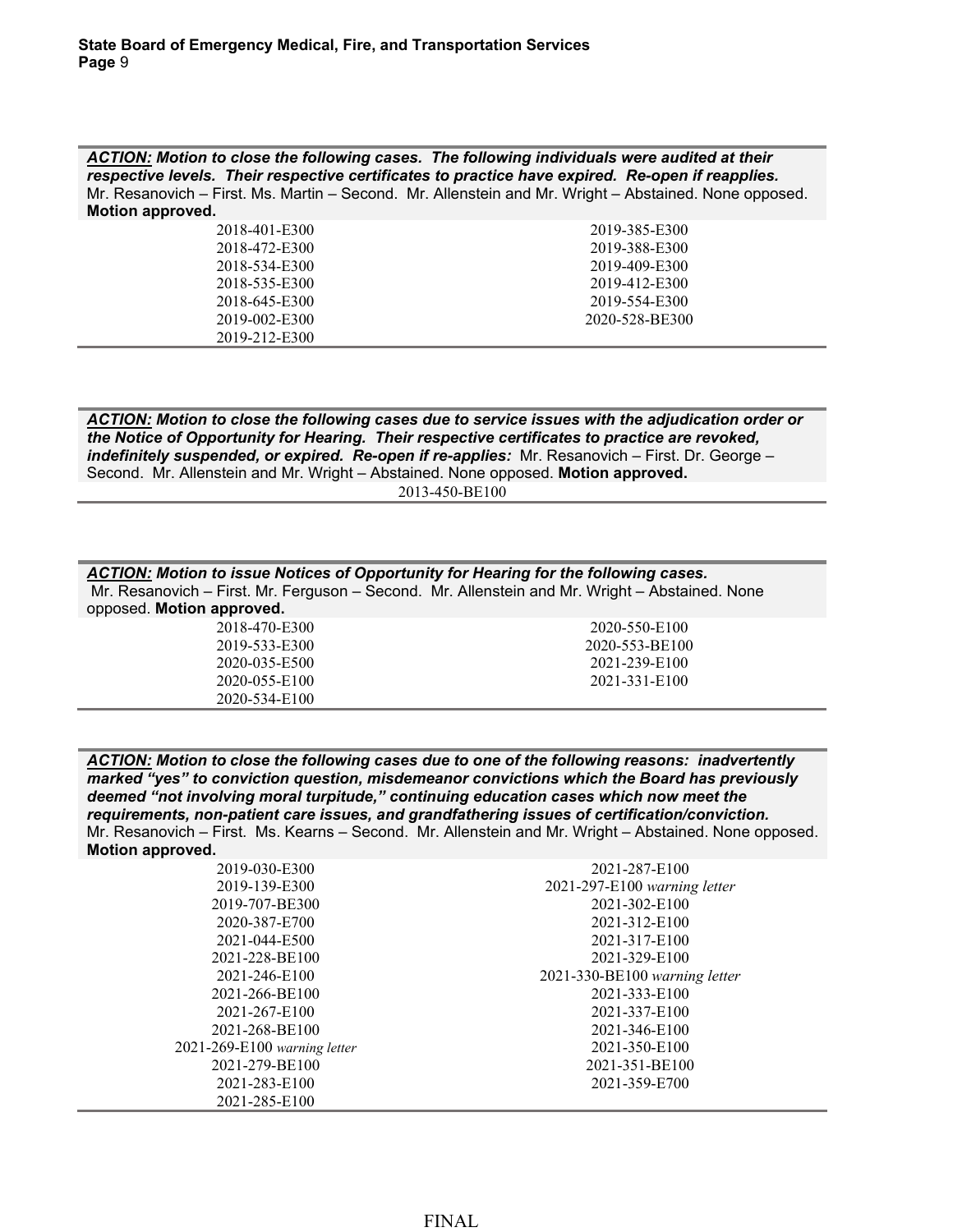# **Chair's Report, Kent Appelhans**

Mr. Appelhans reported that the EMFTS Board; Seat 17, the EMS Chiefs' seat was filled. Mr. Jeff Fishel was appointed October 15, 2021; however, he was unable to attend the meeting due to previous engagements.

## **State Medical Director, Dr. Carol Cunningham**

Dr. Cunningham reported that the annual all-member RPAB meeting will be held on Thursday, November 4, 2021 at 10:00 am with the RPAB Chair meeting immediately following its conclusion. Notification will be sent to RPAB members whose terms expire on December 31, 2021 along with invitations to apply for reappointment.

Senate Bill 21's second stakeholder comment period is ongoing and will close on November 15, 2021. Written responses were sent to all commenters on the first draft of the revised acute stroke guideline. The final version of the acute stroke guideline must be posted to the Division of EMS website by December 20, 2021. The medical director requirements will be reviewed with the RPAB at their November meeting including the deadline of March 20, 2022 for submission of acute stroke protocols.

The National Emergency Management Association Annual Forum was held in Cleveland October 12-15, 2021. The conference was led by NEMA President, Executive Director Sima Merick of the Ohio Emergency Management Association. The FEMA administrator, Deanne Criswell, was in attendance and spoke at the conference.

# **EMS Staff Legal Counsel, Michael Wise**

Mr. Wise reported that staff is trying to get the open meetings act changed. He and his staff take advantage of every opportunity to let the legislature know that the EMFTS Board would like to meet virtually. The survey from the Attorney General's office asked whether Boards and Commissions wanted that change and the DEMS replied with "yes". Recently the lieutenant governor's office asked for input on modes of communication. It was not specific; however, the DEMS took the opportunity to request a change in the open meetings act.

Mr. Wise introduced Shelli Brock as the new associate assistant attorney general for the EMFTS Board.

Mr. Allenstein stated that there is some legislation pushed to allow virtual meetings. Mr. Wise reported that those bills are pending.

# **Associate Assistant Attorney General, Shelli Brock**

Associate Assistant Attorney General, Shelli Brock, stated that she has been with the Attorney General's office for a couple of months. She previously worked at the Montgomery County Common Pleas Court for 6 ½ years as a staff attorney.

Associate Assistant Attorney General Brock reported that John Holycross vs. EMFTS Board, in Franklin County Common Pleas Case number 21CV-1426/1428 is still active. There were two cases consolidated into one case. Mr. Carter filed his brief on June 11, 2021. The AG's office is awaiting for Judge Brown to render a decision.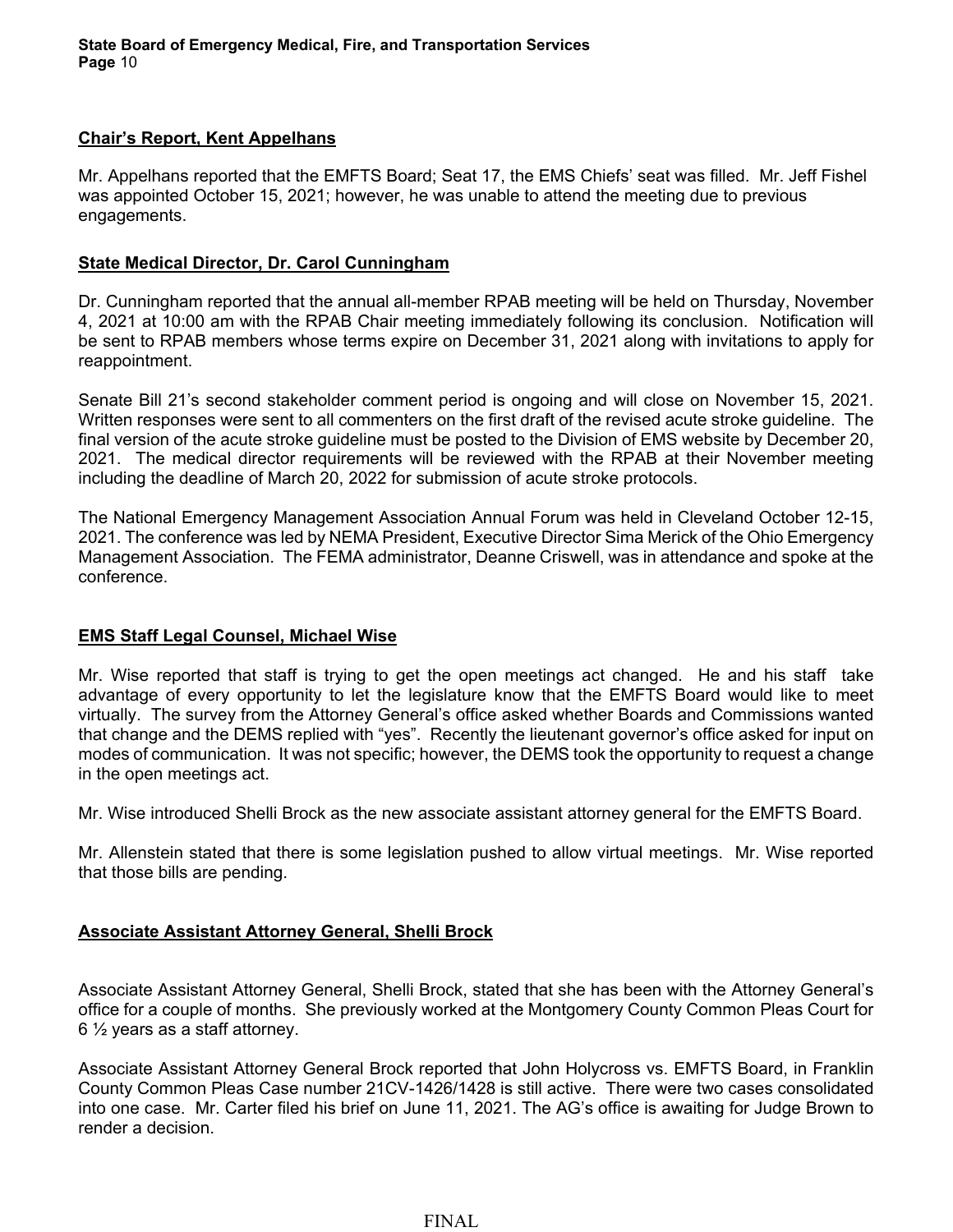## **Legislative Report, Ben Kimmel**

Mr. Kimmel reported on the following:

- HB 23 to require EMS and peace officers to undergo dementia training. This bill had a hearing on October 19<sup>th</sup>. The bill is still moving forward.
- HB 138 to amend the version of section 4765.11 of the Revised Code that is scheduled to take effect October 9, 2021, regarding scope of emergency medical services provided by emergency medical service personnel. Mr. Kimmel stated that he provided testimony.
- $\bullet$  HB 158 prohibiting the use of certain firefighter foam received a hearing on October 19th.
- HB 435 to address COVID-19 vaccine requirements for employees and students; to authorize emergency medical technicians to administer COVID-19 tests. There was a companion piece of legislation introduced in the same chamber and it has stalled.

Mr. Kimmel stated that he mentions electronic meetings every chance he has. Mr. Allenstein stated that he would like the committee meetings be held virtually. Mr. Kimmel stated that his office will keep track of any bills.

Executive Director Wagoner stated that House Bill 435 included language that authorizes EMTs to administer COVID-19 tests. This is not currently in the Ohio EMS scope of practice. The National EMS Scope of Practice has done an emergency addendum to the educational standards and is currently part of the education standards. The Scope of Practice Ad Hoc Committee is working to put this in place for Ohio but is not currently in the scope of practice. The committee also discussed endorsements and asked for guidance. The committee was told that it could not go beyond what the scope of practice is currently. Mr. Wise reported that an endorsement within the paramedic certification would need to redefine what a paramedic is and whether they have special skills within their certification. A rule change can be made that would include an endorsement that a paramedic has had additional training.

Executive Director Wagoner stated that he and Mr. Kimmel has had several conversations regarding the virtual meetings. The Trauma Committee has not had a meeting for four months due to not having quorum. There is a hospital needing approval from the Trauma Committee for provisional status and has not been able to get the approval due to the committee not having quorum. Executive Director Wagoner stated that if virtual meetings were available then the committee could do business. Mr. Kimmel said they will be working towards the possibility of having virtual meetings.

# **Trauma Committee, Diane Simon**

Ms. Simon reported that the Trauma Committee did not have quorum in September; therefore, therefore there was no report.

# **Executive Director and Staff Reports, Robert Wagoner**

Mr. Wagoner reported that the Division of EMS (DEMS) had plans to return to the office; however, it has been delayed due to the most recent COVID-19 surge. The DEMS is hopeful to return to the office full time by December 31, 2021.

The DEMS staffing update is as follows:

- Five of the six currently vacant positions are in process:
	- $\circ$  AP2 Medical Transportation: applications sent to supervisor on 10/12/21.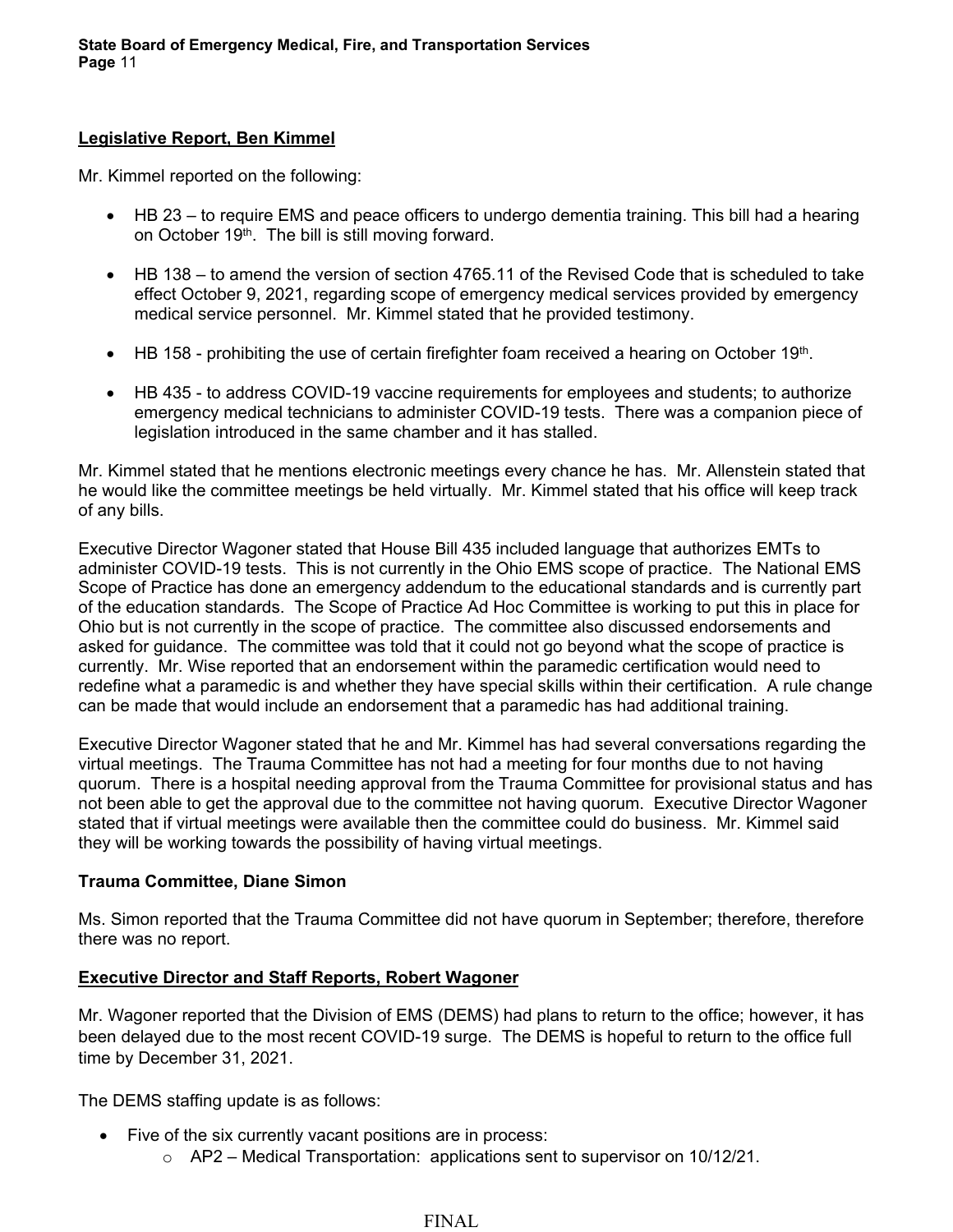- $\circ$  AP2 Education: applications have been reviewed and interviews are being scheduled.
- $\circ$  AP1 Certifications: position has been approved for posting.
- o Program Administrator, Section Chief, Education and Testing: HR notified of James Burke's transfer to ODRC as a Training Unit Supervisor.
- $\circ$  AP3 Certifications: a request to fill was completed on 9/23/21. The position description has been reviewed and edits provided to HR for updates.

The American Recue Plan Act (ARPA) funded projects (FY22-23) for ODPS were submitted and currently under consideration.

The DEMS remains engaged with the SEOC partners as planning for the April 8, 2024 Total Solar Eclipse continues.

# EMFTS Board Points of Interest

Executive Director Wagoner reported that the House Bill 21 Stroke Bill remains ahead of schedule. The second comment period invitation letter to review and the second draft of the revised Acute Stroke Guideline were distributed through Ohio Hospital Association (OHA) by 10/15/2021 to 4808 stakeholder contacts, including Ohio hospital CEOs/top administrative officers; hospital C-suite leaders; hospital chief medical officers, and; Ohio hospital general membership and stakeholders. The second comment period ends November 15, 2021. The final draft will be presented to the EMFTS Board for consideration and approval on December 15, 2021 with publication no later than December 20, 2021 to the DEMS website. EMS medical directors will have until March 20, 2022 to submit their revised stroke protocols to the DEMS based on these guidelines.

Nominations for the 2022 Ohio Fire Service Hall of Fame Awards remain open until November 5, 2021.

Executive Director Wagoner reminded EMFTS Board members to complete the annually required ethics law training by December 31, 2021. Should they need assistance they were advised to contact Valerie Koker.

The DEMS has completed the preliminary discussions with ODPS IT, SOG, and fiscal to replace printed and mailed certifications for EMS and fire certificate holders to electronic credentials accessible on-line. A business case will be developed and presented to the ODPS governance committee. It will also enable an agency/service to download a listing of all their personnel, certifications, and expiration dates in order to better manage renewals, plan CE activities within their agency, and identify expired certificate holders.

# **Deputy Director, Aaron Jennings**

Deputy Director Jennings introduced Robin Burmeister. She has been with the division for several years; however, she moved into the deputy director support person and will be backing up Valerie Koker.

The Public Safety Training Campus will be down between October  $25 - 28$ <sup>th</sup>. It will be fully operational on October 29<sup>th</sup>. The shutdown is due to upgrades to the program.

The DEMS website has had many improvements to help make it more user friendly. People can get the information they need from the Division of EMS website. It has also been made to be more mobile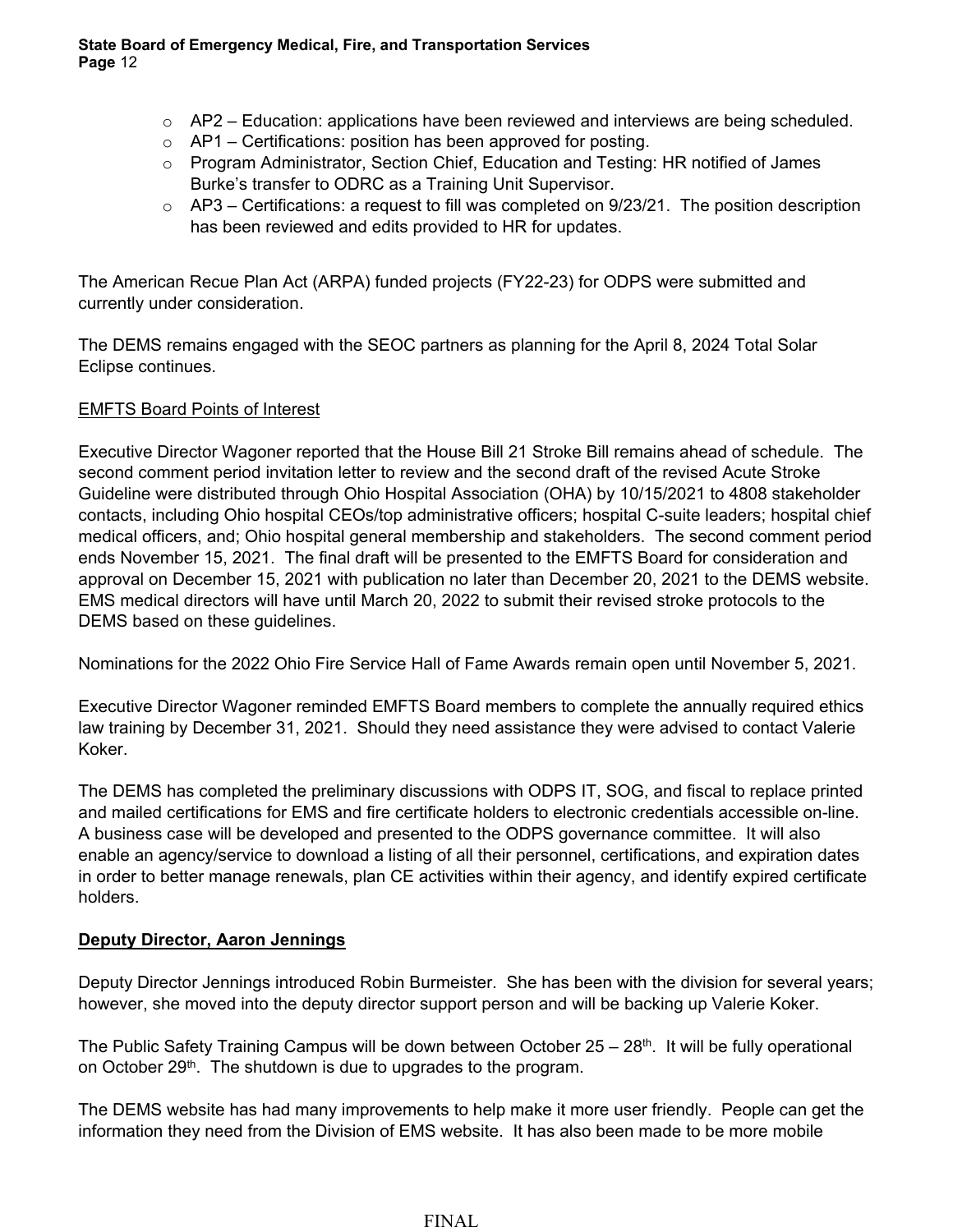friendly. Should anyone have any ideas for improvement, he advised contacting Deputy Director Jennings.

The DEMS phone system will be upgraded. The biggest change is the implementation of an autoassistant with a menu system. When a person calls, they can get directly to the person or section that you want to which they wish to communicate.

The next upgrade would be an auto dialer to call people to remind them that they are expiring. It will be a pre-recorded message and/or send a text message. In the future it would allow the DEMS to send out an emergency message if the need should ever arise.

## **Grants, Johanna Burgess**

Ms. Burgess reported that so far only one supplemental grant has been reimbursed for a total of \$30,000. Priority One – Training and Equipment has reimbursed 337 agencies for a total amount reimbursed at \$218,410.31.

The EMS grant staff is working on updating the grants webpage.

The EMS grants staff is preparing for the upcoming grant cycle. With the waveform capnography requirement in effect, the staff would like the EMFTS Board members think about whether they might want to change the priority.

# **EMS Exemption Requests, Ellen Owens**

Ms. Owens reported that there were not any EMS exemption requests; however, there are two voluntary surrender requests. Ms. Owens reported that there are two individuals; one who is a paramedic with certification number 11442 and one who is an EMT with certification number 60677. Staff has received all documentation and recommend approval.

*ACTION: Motion that the Board approve the voluntary surrenders of certification number 11442 (paramedic) and certification number 60677 (EMT).* Mr. Allenstein – First. Ms. Beavers – Second. None opposed. None abstained. **Motion approved.**

Mr. Allenstein inquired about the automated phone calls to remind certificate holders that they are due to renew. If DEMS goes to an automated system, he inquired if there will be an issue. Ms. Owens reported that by law the DEMS is required to notify them at least 60 days prior to their expiration. Each individual gets two USPS mail notifications at 90 days and 30 days. The DEMS also starts email notifications on every Friday each week beginning 90 days in advance of certificate expiration.

# **Education, Kris Miller**

Ms. Miller reported that the education section continues with virtual site visits along with a few in-person site visits. The DEMS staff is also combining EMS and fire. The in-person site visits are typically for new program directors or for troubled sites. One of the biggest problems in the field is students going into quarantine and if the school can go to a Zoom class format would the DEMS consider counting those hours. Last year the DEMS recommended each school to have a disruption plan should in the event that this situation or need arises again. Audits returned in August and have gone 90% digital with audits. The only paper audits go to investigations if need be.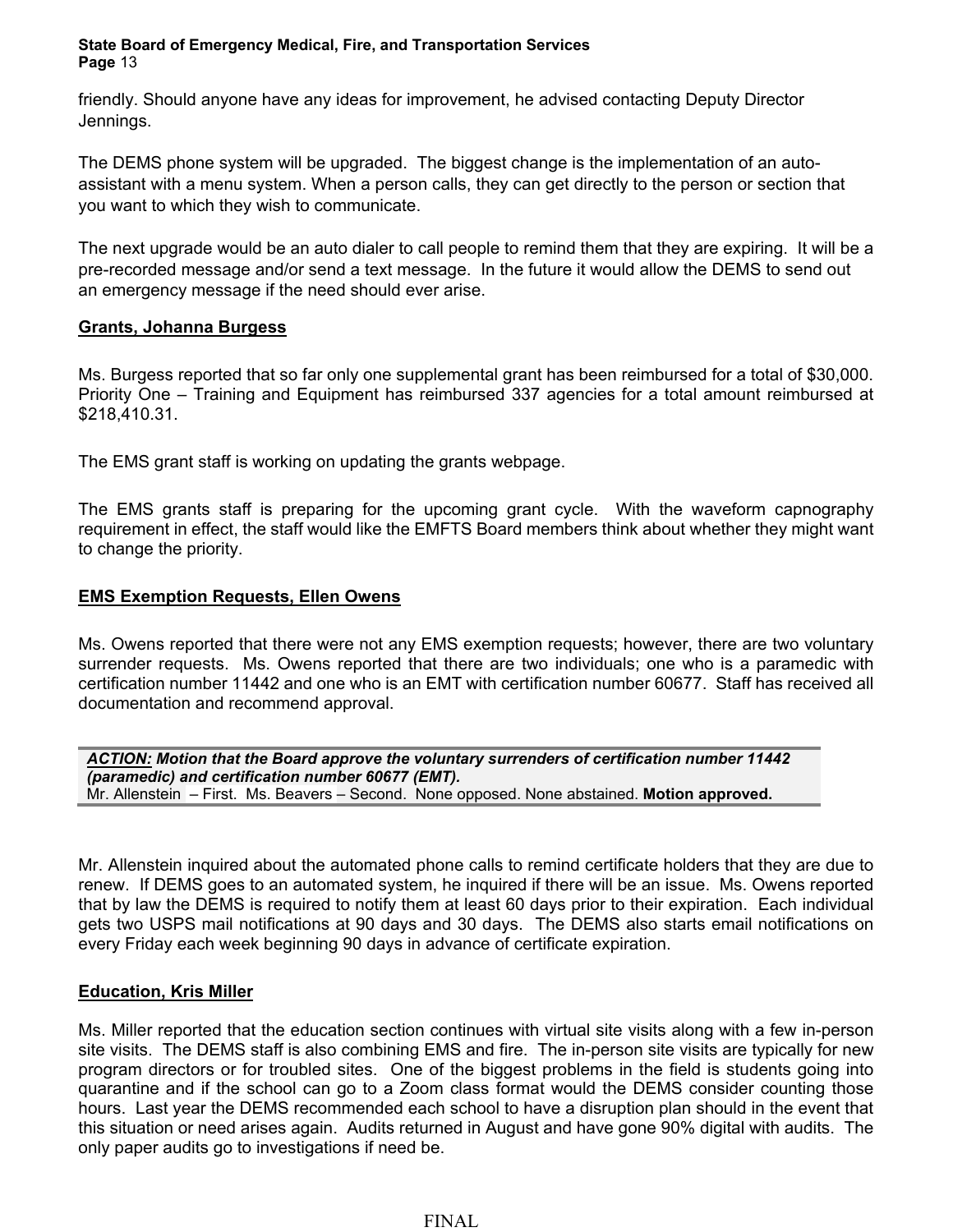Ms. Miller stated that the EMFTS Board received the State of Ohio EMR/EMT Psychomotor Exam Manual and all of the skill sheets in their Board packets. Ms. Miller requested a motion to approve the manual and skill sheets.

*ACTION: Motion to approve the State of Ohio EMR and EMT Psychomotor Exam Manual and all of the skill sheets.* Ms. Kearns – First. Mr. Ferguson – Second. None opposed. None abstained. **Motion approved.**

Ms. Miller stated that she has been receiving phone calls from accreditation programs regarding the COVID-19 vaccine requirement that the clinical sites are now requiring for students. It is impacting mostly the EMT students; especially the high school students. Last year during the COVID-19 pandemic when the clinical sites closed down for students, the DEMS worked with the Board and Mr. Wagoner to have assimilation for assessments. The DEMS is looking for an alternative for the EMT programs who have the COVID-19 vaccine requirement.

### **Medical Transportation, Dave Fiffick**

Mr. Fiffick presented the list of medical transportation renewal applications with expiration dates of August, September and October 2021. Staff is requesting a motion and approval pending a satisfactory inspection.

*ACTION: Motion to approve the medical transportation renewal applications with expiration dates of August, September and October 2021; pending a satisfactory inspection.* Mr. Dutton – First. Ms. Kearns – Second. None opposed. None abstained. **Motion approved.**

Mr. Fiffick presented the list of new or pending medical transportation applications for ambulettes. Staff is requesting a motion and approval pending a satisfactory inspection.

*ACTION: Motion to approve the new or pending medical transportation applications for new ambulette services; pending a satisfactory inspection.* Mr. Dutton– First. Mr. Ferguson - Second. None opposed. None abstained. **Motion approved.**

### **BOARD COMMITTEE REPORTS**

### **Education Committee, George Snyder**

Mr. Snyder was not in attendance, therefore, Ms. Kearns stated that the committee did not meet due to a lack of quorum on October 19, 2021.

### **EMS-Children Committee, Dr. Schwartz**

Dr. Schwartz stated that the committee did not meet on October 19, 2021 due to no quorum.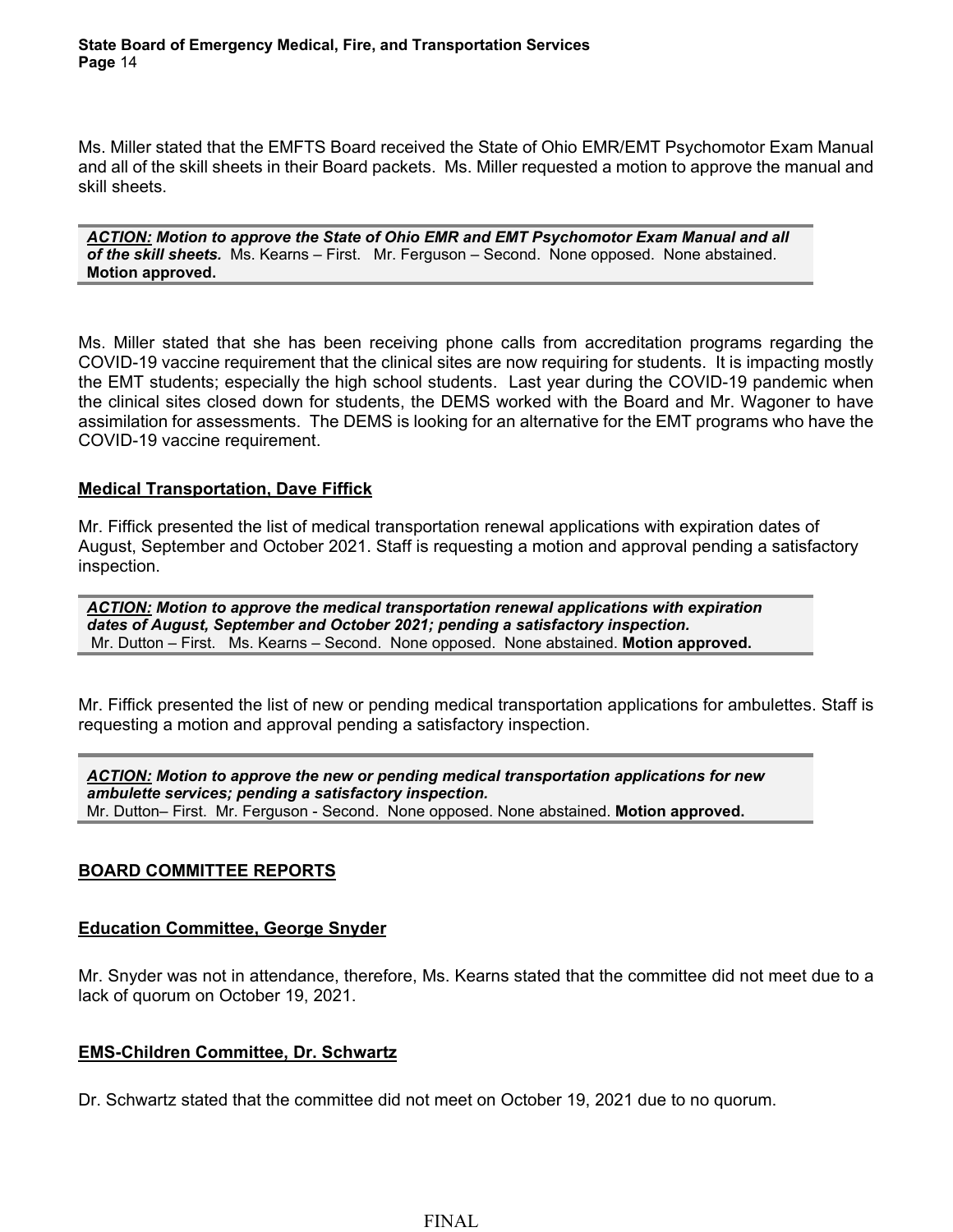## **EMSC Performance Measures**

The Ohio PECC Learning Collaborative State Team has sent 52 pediatric training bundles to agencies that applied. A third period for applications has just opened and will run through mid-November. There are 160 agencies that have registered a PECC on the secure website hosted by the EMS for Children Innovation and Improvement Center (EIIC) with an additional 25 since the new application period opened last Friday.

The National Pediatric Readiness Project ended its survey of hospitals about their pediatric readiness in the emergency department on August 31. All Ohio hospitals with an emergency department open 24/7 were the targets of the survey. The National EMS for Children Data Analysis and Resource Center (NEDARC) will be providing survey results in the near future. Ohio finished the survey with a 61.4% response rate; the national rate was 70.9%.

The Ohio EMS for Children Program will survey Ohio EMS agencies beginning in January 2022 for its required annual data collection for the EMSC Performance Measures. NEDARC will host the survey online and will assist with maintaining the database of EMS agencies and with contact efforts.

Ohio EMS for Children and the ASPR Eastern Great Lakes Pediatric Consortium for Disaster Response will hold the third and final webinar in the pediatric behavioral health series on Wednesday, November 10, at 12pm. Drs. Carolyn Ievers-Landis, PhD and Kimberly Burkhart, PhD will present "Preparing for the Child with Special Health Care Needs." Nationwide Children's Hospital is providing continuing education credit for attending the live webinars and is also making them available for CE after the initial airing.

### **Other Activities**

Joe Stack and Dr. Schwartz are working with the Ohio Department of Health to update the Emergency Guidelines for Schools document, with a final draft document expected to be available for review in the near future.

Joe Stack, Dr. Carol Cunningham, and Dr. Schwartz are planning a webinar to highlight the State of Ohio EMS Pediatric Guidelines and Procedures Manual, with the first conference call held on August 30th. Future meetings are currently being scheduled.

Joe Stack attended the 2021 EMSC All Grantee Meeting on August 31<sup>st</sup>, September 1<sup>st</sup> and 2<sup>nd</sup>. The 2021 meeting was held electronically, with several breakout presentations targeting State Partnership Grant managers, Family Representatives, and Researchers.

Joe Stack attended the Ohio Child Fatality Review (CFR) virtual annual meeting on Tuesday, October  $12<sup>th</sup>$ . The Ohio CFR works with local entities to review child fatalities throughout the state and to assemble a report for the public on their efforts and trends in child fatality data.

Tami Wires has resigned from the EMS for Children Committee, effective immediately.

# **EMS System Development, Kent Appelhans**

Mr. Appelhans stated that there was not a meeting on October 19, 2021 due to the lack of quorum.

# **Homeland Security Subcommittee, Mark Resanovich**

Mr. Resanovich reported that the subcommittee did not have a meeting.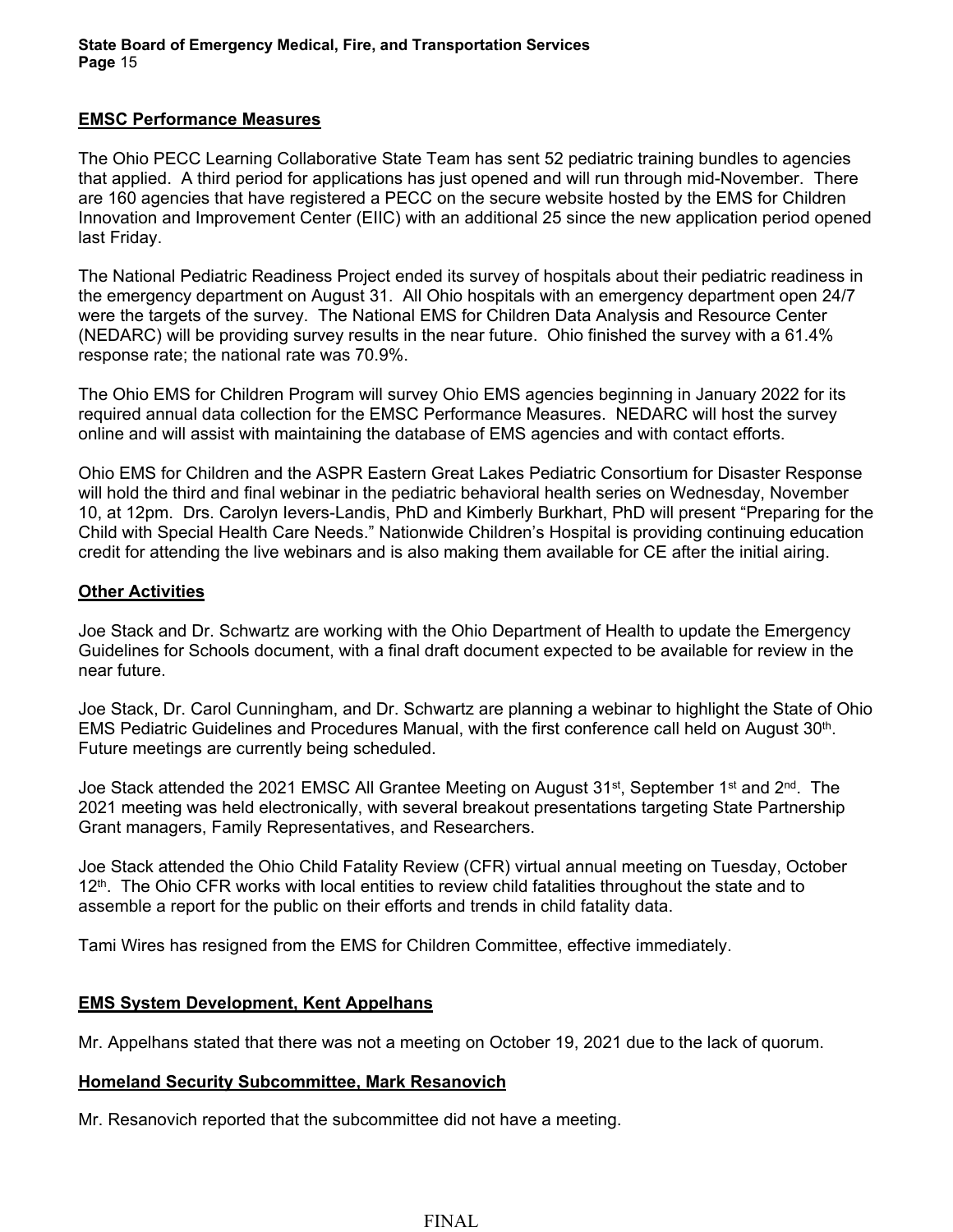### **EMS Rural Subcommittee, Karen Beavers**

Ms. Beavers stated that the subcommittee met on October 19, 2021 and there was a quorum with Chair Eric Burns leading the meeting.

The focus of the meeting was recruitment, retention, training and funding. Many departments do not have the funds to pay employees what other industries are paying. An increase in Medicaid funding is under discussion at the federal level but it is currently unknown if Ohio will embrace it. Medicaid funding will only affect 911 calls. We need to reach out to non-911 programs for financial assistance.

One major issue is that EMS is not considered "essential" in Ohio although fire is. Currently, only 12 states have legislation that deems EMS essential. Ms. Beavers advised that there needs to be a push for Ohio to work towards making EMS an essential service. One suggestion was for medical directors to attend county meetings armed with data.

The committee is planning an anonymous survey for EMS departments and will discuss content at the December committee meeting. Focus will be on employee retention and loss, morale, training, and other issues. The majority of questions will be a "Yes" or "No" responses with a section for comments.

The committee received a resignation from Tamera Wires as she has a new job that will not allow her to attend meetings at this time. The committee accepted her resignation.

## **Medical Oversight Committee, Geoff Dutton**

Mr. Dutton reported that the Medical Oversight Committee did not meet on October 19, 2021.

Mr. Dutton stated that Tamera Wires has resigned from the Medical Oversight Committee.

Mr. Dutton requested that Cody Shetler be appointed to the Medical Oversight Committee.

*ACTION: Motion for the Board to approve the appointment of Cody Shetler to the Medical Oversight Committee.* Mr. Dutton – First. Mr. Resanovich – Second. None opposed. None abstained. **Motion approved.**

# **Medical Transportation Committee, Tom Allenstein**

Mr. Allenstein reported that the committee met on October 19, 2021 and the committee had a quorum.

Mr. Wise reported that there would be two motions regarding the Medical Transportation Rules.

*ACTION: Motion to approve the filing of Chapter 4766-3 (Ambulettes) and Chapter 4766-4 (Mobile Intensive Care Units) in the Ohio Administrative Code with the Common Sense Initiative (CSI) office.* Mr. Ferguson – First. Mr. Dutton – Second. None opposed. None abstained. **Motion approved.**

*ACTION: Motion to approve the filing Ohio Administrative Code chapters 4766-1 (Public Notices and Hearings), 4766-2 (Ambulances), 4766-3 (Ambulettes), and 4766-4 (Mobile Intensive Care Units) with the Joint Committee on Agency Rule Review (JCARR), pending receipt of recommendations from the Common Sense Initiative (CSI) Office.* Mr. Ferguson – First. Ms. Beavers – Second. None opposed. None abstained. **Motion approved.**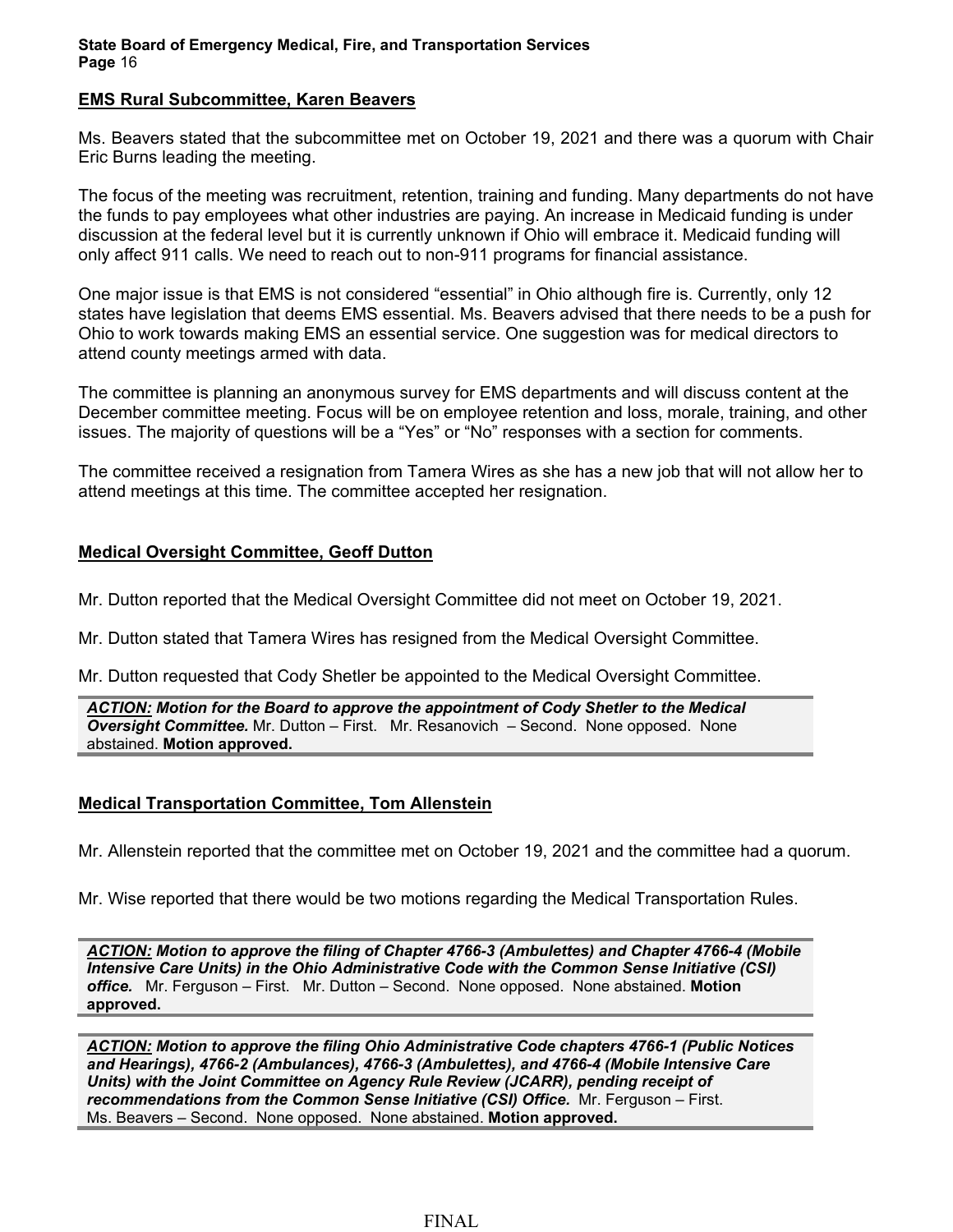## **Critical Care Subcommittee, Kent Appelhans**

Mr. Appelhans reported that the committee met on October 19, 2021 and there was a quorum.

Mr. Appelhans stated that the committee has a good make-up of geographically located members except from southwest Ohio; however, there are not a lot of critical care services in those areas.

The subcommittee discussed the mobile intensive care rules. There was discussions regarding staffing.

The subcommittee also discussed air ambulance shopping and possible solutions. Mr. Allenstein stated that the EMFTS Board does not have authority over the hospitals; however, the subcommittee would like to present a position paper with best practices to the hospitals. Once the committee has reviewed the position paper it will be brought before the Board.

## **Scope of Practice Ad-Hoc Committee, Kevin Uhl**

Mr. Uhl was not in attendance; therefore there was not a report.

### **Human Resources Ad-Hoc Committee, Mark Resanovich**

Mr. Resanovich reported that the committee did not meet due to quorum issues.

#### **Old Business**

Executive Director Wagoner stated that due to the Board seats remaining empty by the time of the February retreat it creates an interesting dynamic. A significant number of seats being empty does not allow the new persons being appointed to participate. There has been a challenge for the nominating organizations to submit three nominations that the law requires. Therefore, a suggestion was made to move the retreat from February to April. A discussion ensued regarding the move from February to April. It was decided that Executive Director Wagoner and Ms. Koker will move forward in scheduling the retreat to April dependent on the availability of a venue.

### **New Business**

### **Ambulette Rules and Patient Care Issues**

Executive Director stated that there was a report of an ambulette company that had left a patient in the cold and the patient had a loss of toes due to frostbite. There really are not any rules within the ambulette rules that deal with patient care issues. He inquired if patient care issues should be added to the rules. Mr. Wise stated that each driver does has training in order to drive an ambulette which includes passenger assistance, and wheel chair management and must undergo criminal background checks and drug testing. The rules will be amended to include patient care issues.

### **Nominations**

*ACTION: Motion to nominate Kent Appelhans as the Chair to the EMFTS Board for 2022.*  Mr. Resanovich – First. Mr. DeVore – Second. None opposed. None abstained. **Motion approved.**